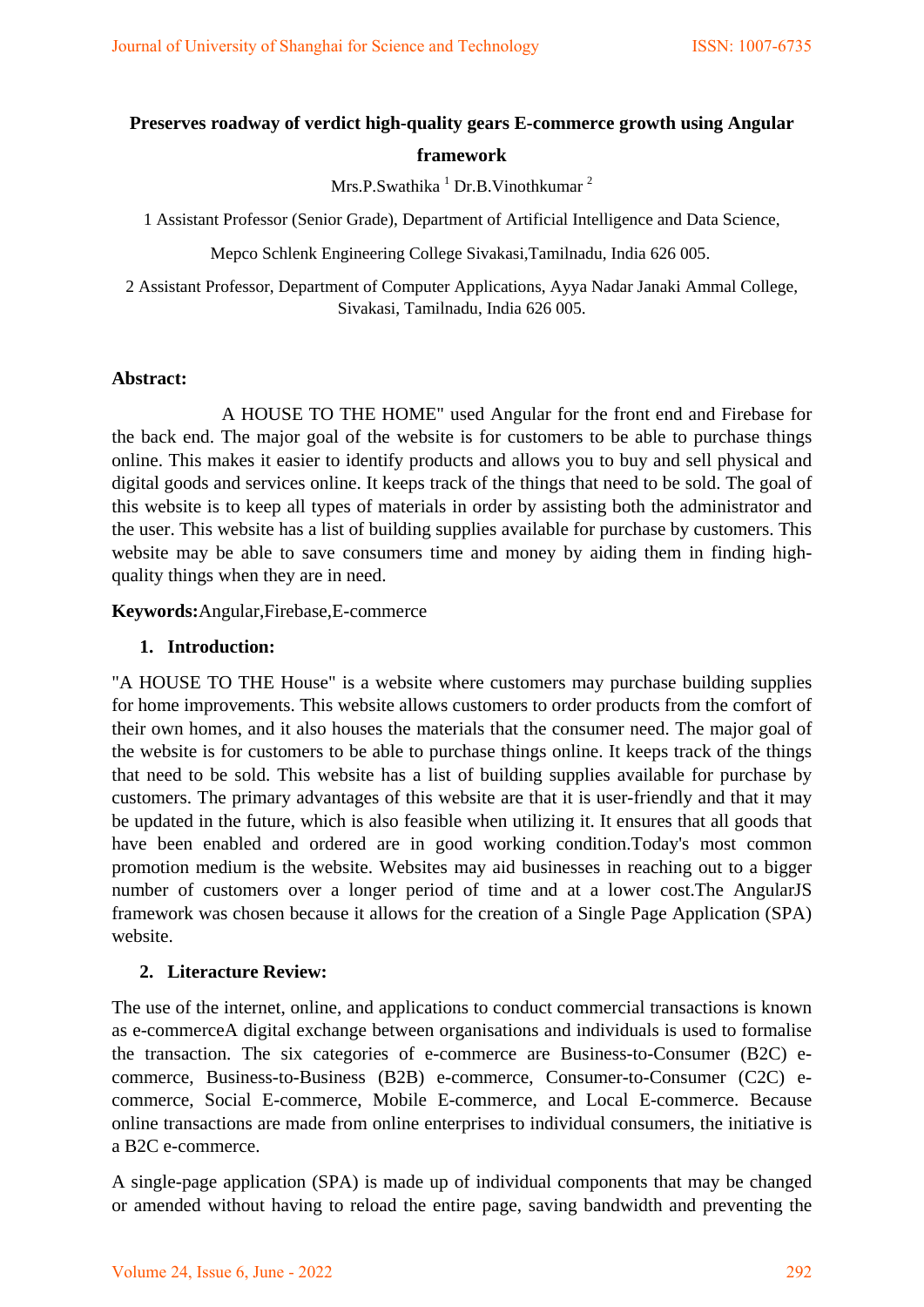loading of external resources, such as photos or CSS files, every time the page is loaded. The goal is to have the next page load very quickly compared to the usual Request-Response cycle.

AngularJS is a popular framework for developing modern single-page web apps . It is meant to handle dynamic views in the applications. AngularJS is a frontend JavaScript Framework that used to build a Single Page Application uses the Model View Controller (MVC) architecture. The approach used by AngularJS is to extend the functionality of HTML using JavaScript custom attributes tied to the HTML tag. AngularJS ability to expand HTML functionality, enables DOM manipulation becomes easier. It's done through the client-side and two way data binding, when it's synchronizing the model and the view. AngularJS using MVC and dependency injection to facilitate the code structure organizing and testing process. AngularJS has several advantages, that are:

- Provides the ability to develop a clean and maintainable Single Page Application.
- Provides HTML with data binding capabilitiesThe user receives a rich and responsive experience as a consequence. It's also possible to unit test the code.
- Separation of concerns and dependency injection are employed.
- Provides components that may be reused.
- Short code can help developers get more functionality out of AngularJS.
- The business processing is done using controllers written in JavaScript, which are simply HTML pages.

A web service is software that allows two or more programmes to communicate and interact in a program-to-program manner. Simple Object Access Protocol (SOAP) and Representational State Transfer (REST) are the two forms of web services (REST is a sort of API that uses the HTTP protocol to convey data.RESTful web technologies include HTTP, HTML, XML, JSON, URI, and MIME. RESTful Web Services evolved from REST web service architecture.

My Structured Query Language (MySQL) is a database management system (DBMS) that is open source. MySQL is a database application that can be accessed through the internet, allowing it to be utilised by several people. MySQL also has the advantage of adhering to the SQL standard. SQL stands for Structured Query Language, and it has been standardised for all database management systems.

Rapid application development (RAD) is an object-oriented system development technique that involves both a development method and software tools. The goal of RAD is to reduce the time it takes to design a system. RAD is easily adaptable to changing user requirements. The step in the RAD cycles

- Users and analysts meet during the requirements planning phase to determine the application or system's objectives, as well as the information needs that arise from those objectives.
- RAD Design Workshop is a design-and-refine phase that is best described as a workshop. During the RAD design workshop, users respond to actual working prototypes, and analysts refine generated modules in response to user feedback.
- The new systems, or parts of systems, are tested and then brought to the organisation once the previous stage has been decided upon and the systems have been constructed and improved.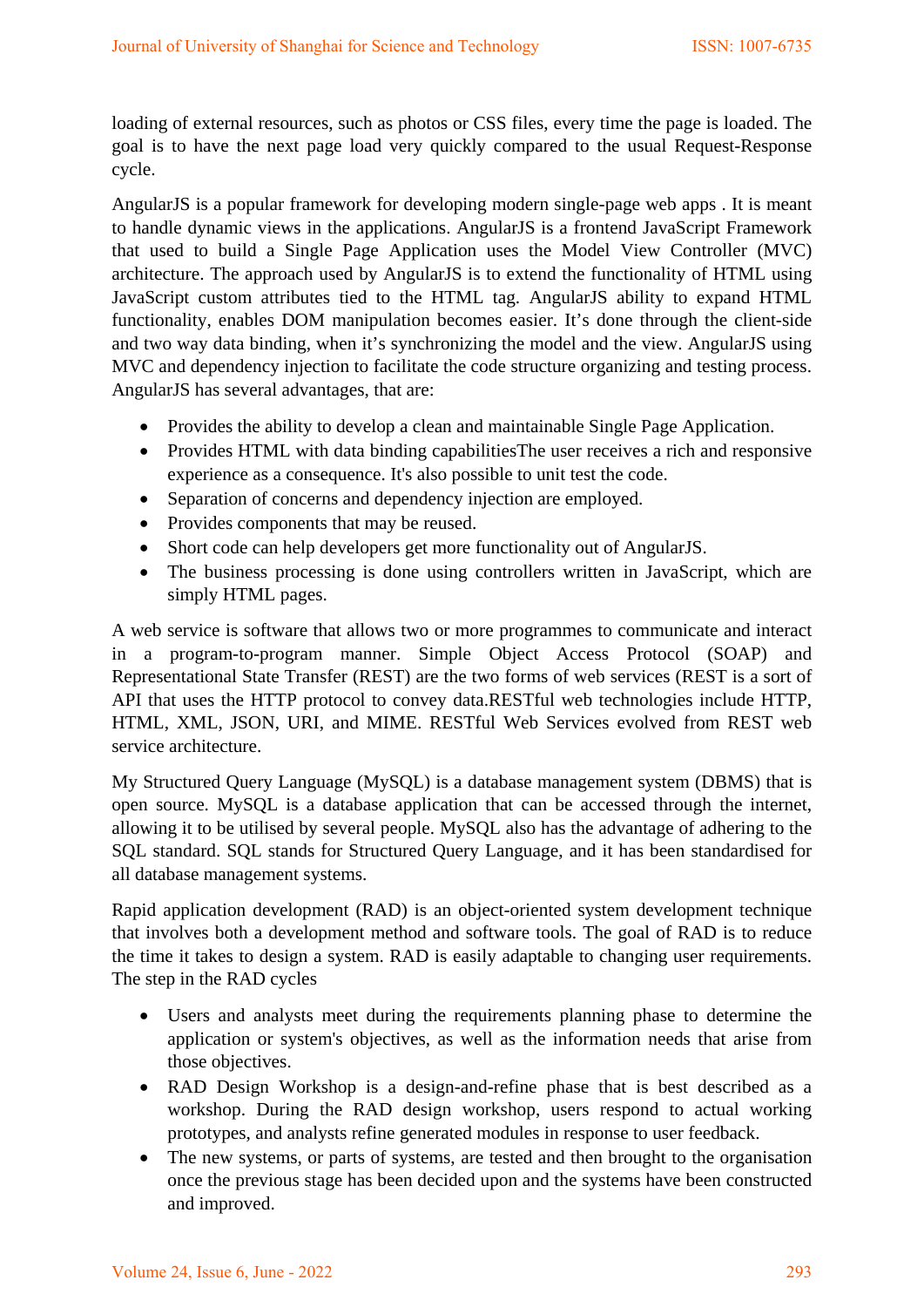User Acceptance Test (UAT) is a type of information system testing that focuses on the enduser or system owner's perspective. The goal of user acceptance testing (UAT) is to create systems that can deliver the desired business advantages when operated by users. UAT is broken down into two stages: alpha and beta testing. Alpha testing is a series of tests performed by the developer to guarantee that the programme is free of errors. End-users do beta testing by entering actual data and detecting visible mistakes.

Black box testing, often known as behavioural testing, is one form of testing approach. Software functional testing is the emphasis of black box testing. Black box testing, as the name implies, allows programmers to define input circumstances that will be tested on the programme function. The four testing design approaches utilised in black box testing are equivalence classes, boundary value analysis, intended outcome coverage, and intuition & experience In this study, the expected outcomes coverage design technique is applied a strategy that focuses on the expected output results of the different input types.

### **3. Result and Analysis:**

# **3.1 Requirements Planning Phase**

This research seeks to create e-commercewebsite.com, which is available on a variety of platforms and simplifies the process of product promotion and ordering.



**Figure 1:** The proposed business process

The suggested business process is depicted in Figure 1. It begins when a product is uploaded by an administrator, and customers explore and order items through the internet. The buyer must make a payment at an ATM and submit a payment confirmation over the internet. When the order is delivered, the admin will update the order status and provide a receipt number. The buyer may follow the shipment on the shipping company's website. We need minimum prerequisites to achieve the aim,Actors include admin, member, and guest, according to business process analysi**s.**

**Database Design**Data from the new management menu is stored in the news table.. Other tables are utilised in the ecommerce transaction process.

**Backend design**. Backend systems are built from various classes. Data is stored using Firebase database.

**Frontend design**. Frontend design is represented by Unified Modelling Language (UML). UML used is use case and activity diagram.

The buyer may purchase the merchandise online, which is how the project worksDuring the course of the project, the user must sign in. There are two methods to sign in: one is to enter your email address and password, and the other is to use Google. Then there's the home page,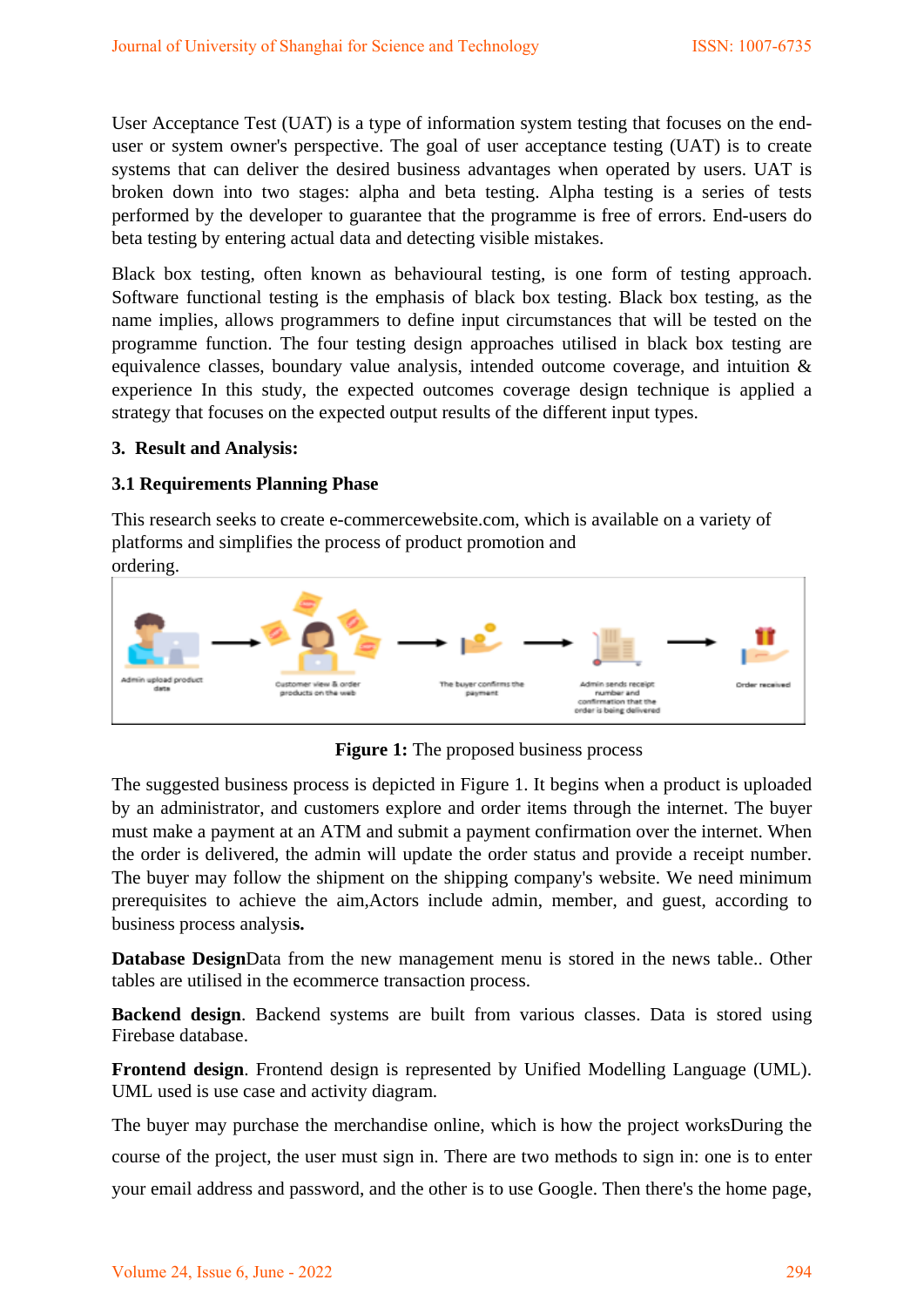which lists all of the things available. The user may locate things using the search tool and then add them to their shopping cart. In addition, the user may create a wrist list from them. After that, the customer went to the Add to Cart part and purchased the products in the Cart section. This website adds items, and we can download the receipt as a pdf once the customer pays. As a backend, Firebase is useful.



 **Figure 2:** User Module

The activity diagram is representing of activity flow in the system, about how the flow is started until ended. The website may examine the user's cart list after they have logged in. The administrator can inspect and analyze items, as well as add and update products that are required by customers. The administrator is the person who receives the orders placed by customers and checks the customer's information for delivery purposes. The administrator can keep track of the things that the consumer need and organize them for easy shopping. A person who has the capacity to make another user an admin is known as an admin.

**Interface Design:** This is the most crucial step in the buying process. Users may search for products by name or category on the product page. Users select a product by tapping the buy button, and it is subsequently added to their shopping cart. To increase or decrease the quantity of commodities, use the plus (+) or minus (-) buttons. The user can empty all of the contents of the baskets by pressing the clear button. When the user is through shopping, he or she can go to the checkout page.

# **4. Implementation phase**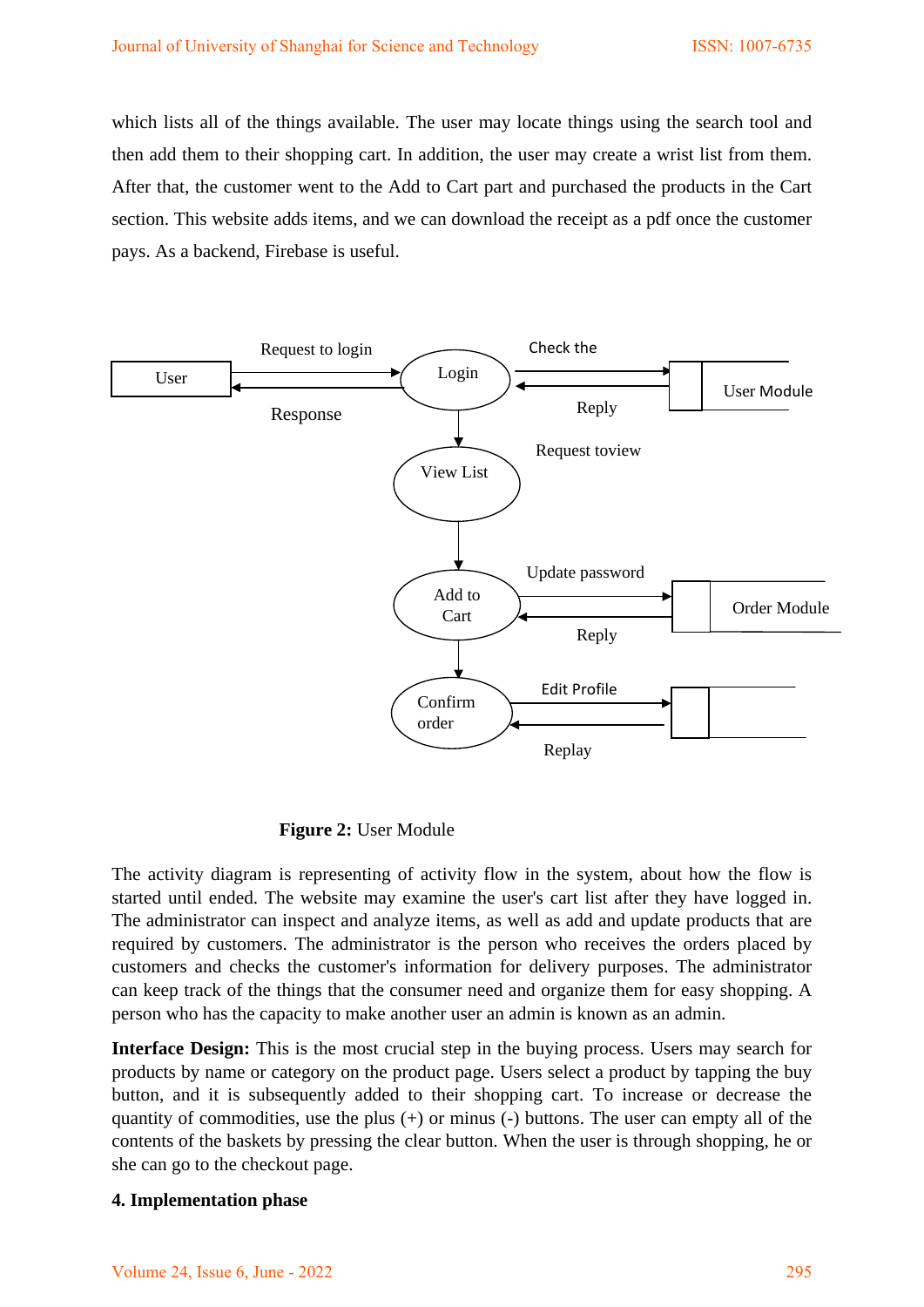### **4.1 web realization**

Product page, shopping cart page, and checkout page are the three pages that make up the shopping area.Users can change the number of things to be purchased on the Shopping Cart page. Data from purchased products will be saved in the local storage browser and loaded by another website. Login, shipping form, and bill are the three components of the checkout page.





### **Conclusion:**

This project, dubbed "A HOUSE TO THE HOME," was successfully completed. It assists me with gaining useful information and practical expertise on a variety of topics, including web page creation using HTML, CSS, and BOOTSTRAP, and database management using FIREBASE.This website is simple to use and adaptable. By utilizing this website, users will